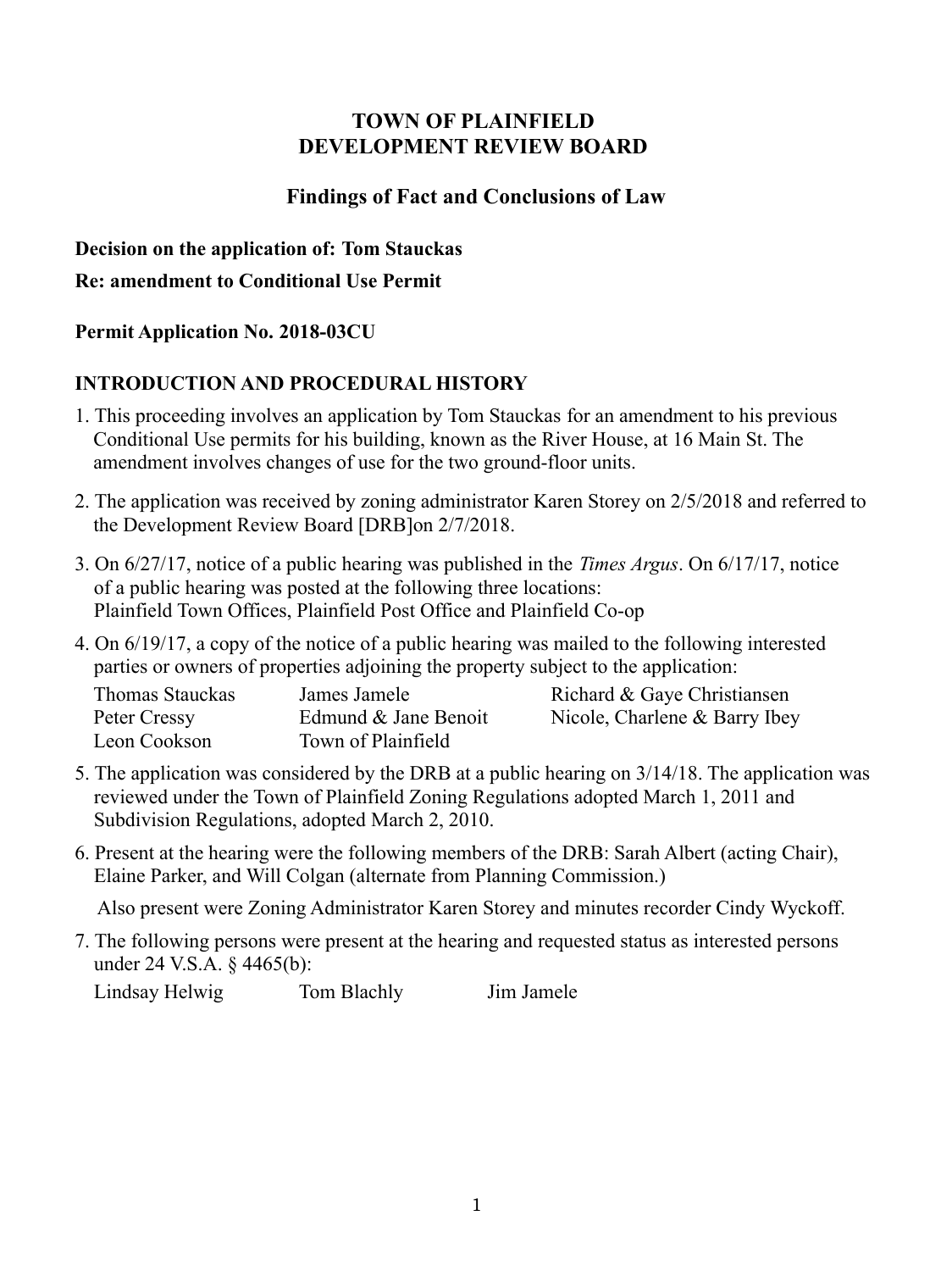## **FINDINGS**

Based on the application, testimony, exhibits, and other evidence the development review board makes the following findings:

- 1. The River House is a mixed use commercial/residential building located at 16 Main St. near the intersection with Rt. 2, tax parcel no. 011-053.000, occupying .1 acre in the Village District.
- 2. The original conditional use permit, ZP2005-005CU, was approved in September 2005 and issued to the previous owner, Jay Southgate, for restoration of four apartment units in the building. An amendment to the conditional use permit, ZP2006-06CU, was approved in August 2006 for a change of use from residential to art gallery for the westerly half of the ground floor unit. A subsequent amendment, ZP2006-010CU, was approved in December 2006 for a change of use from residential to clay studio for the other (river) side of the ground floor.
- 3. This permit amendment addresses a change of use for both of the ground floor units: the applicant requests that former art gallery be used as an attorney's office and that the former clay studio be permitted for use as a yoga studio. Both of the proposed uses fall within the uses permitted in the Village District with a conditional use permit.
- 4. The issue of parking spaces was addressed. The three apartments require a total of 4.5 spaces. The former Blinking Light art gallery had two onsite parking spaces and used municipal parking on Mill St. or the lot across from the Town Hall for the times when additional spaces were needed. Tom Blachly, who will be renting the office, stated that he has only one onsite parking space in his lease. The office will be open during normal business hours on week days. Albert proposed changing the permit conditions to reflect that his unit has one, not two, onsite parking spaces.
- 5. According to section 3.13.6 of the Zoning Regulations, one parking space would be required for each 100 sq. ft. of the floor area of the yoga studio, plus an additional space for every vehicle used in the business. This would mean 8 parking spaces including the teacher's vehicle, which is impossible, given that the 6 onsite spaces are already allocated to other units in the building. The former clay studio had no onsite parking but the Zoning Board of Adjustment found that sufficient parking was available in municipal parking on Main St., the Town Hall parking lot and street parking on Main Street.
- 6. The proposed yoga studio will have hours of operation seven days a week from 8am to 8 pm. There will be approximately ten classes a week, with classes scheduled each day of the week. Studio owner Lindsay Helwig presented the DRB a class schedule, showing that the majority of classes were on the weekend. Attendance at weekday classes averages 4 persons, while in the weekend it can be 8-10 people. The DRB expressed concern that this could cause parking problems during events at the Town Hall Opera House.
- 7. The DRB has the authority to waive the parking requirements for a commercial use in the village and will waive the parking requirement for the yoga studio on the condition that they coordinate with the monthly schedule of the Town Hall Opera House and notify their customers to park in the Lower Village at times when events at the Town Hall Opera House are scheduled.
- 8. Blachly submitted a permit application for signage for the attorney office; Helwig still needs to submit a sign application. Signs proposed by both businesses are of a size that doesn't require a conditional use.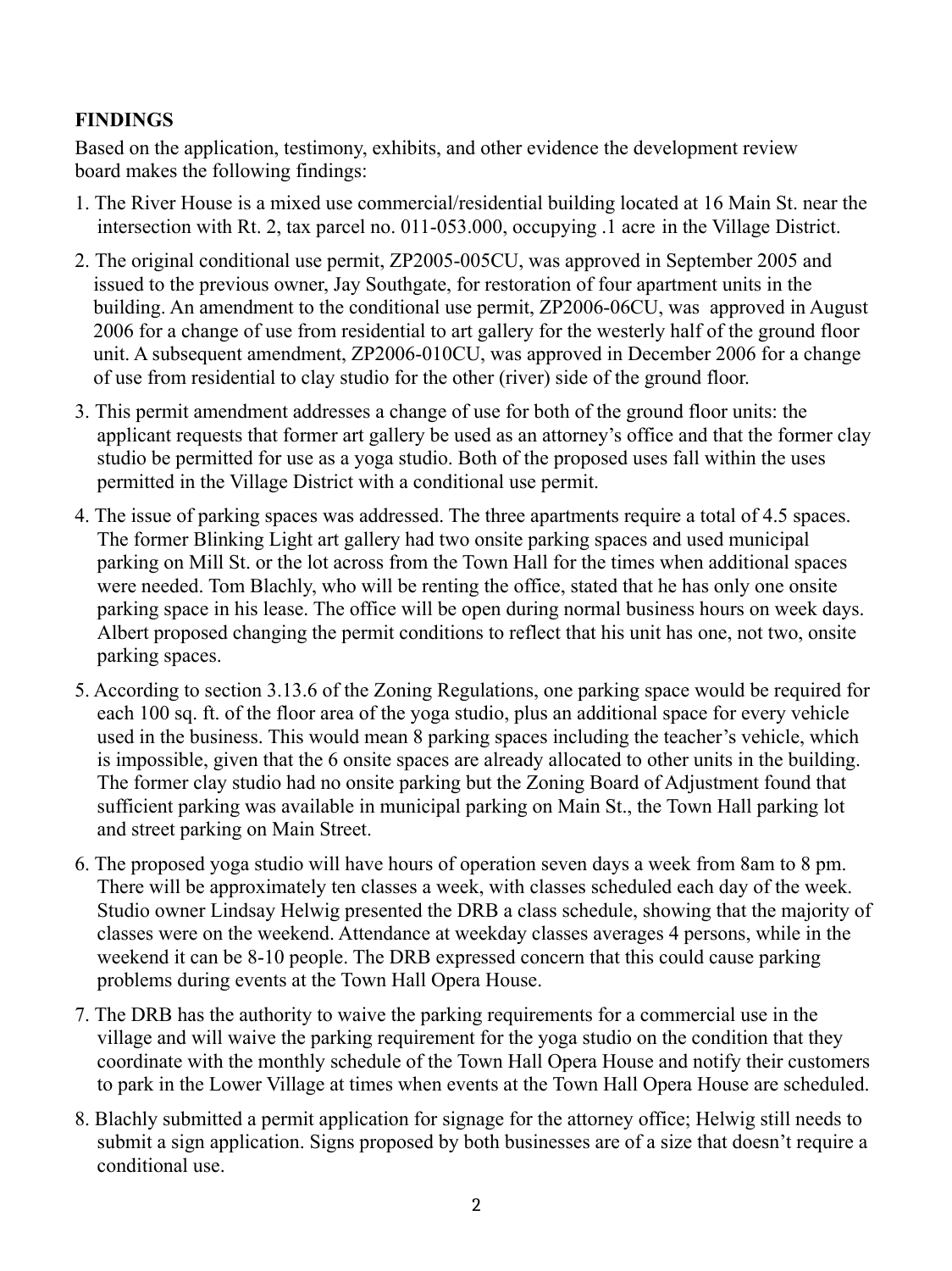- 9. There will be no change in the existing outdoor lighting. There are manual switches for both ground floor businesses and motion detector lighting on the side of the building for people parking in the lot.
- 10. There will be less traffic going in and out of the onsite parking since the attorney's office will generate less traffic than the art gallery did.
- 11. The fire marshall conducted an inspection in 2006, in conjunction with the Stauckas application ZP2006-06. At that time he did not approve occupancy of the ground floor unit on the river side since work had not been completed yet. The DRB would like the fire marshall to return and inspect the unit that will be occupied by the yoga studio.
- 12. The issue of maximum occupancy was discussed; the DRB requests that the fire marshall state what the maximum occupancy should be for that unit.
- 13. The building is listed on the register of historic places and, according to section 3.15 of the Zoning Regulations, must be "restored, renovated or otherwise preserved" in accordance with VT statutes. The DRB finds that since there are no structural or exterior changes proposed, the building will not be affected by the two changes in use under discussion.
- 14. The conditions set out in the previous conditional use permits ZP2006-06CU and ZP2006- 010CU, issued to Tom Staukas, will be amended as listed in the decision below.